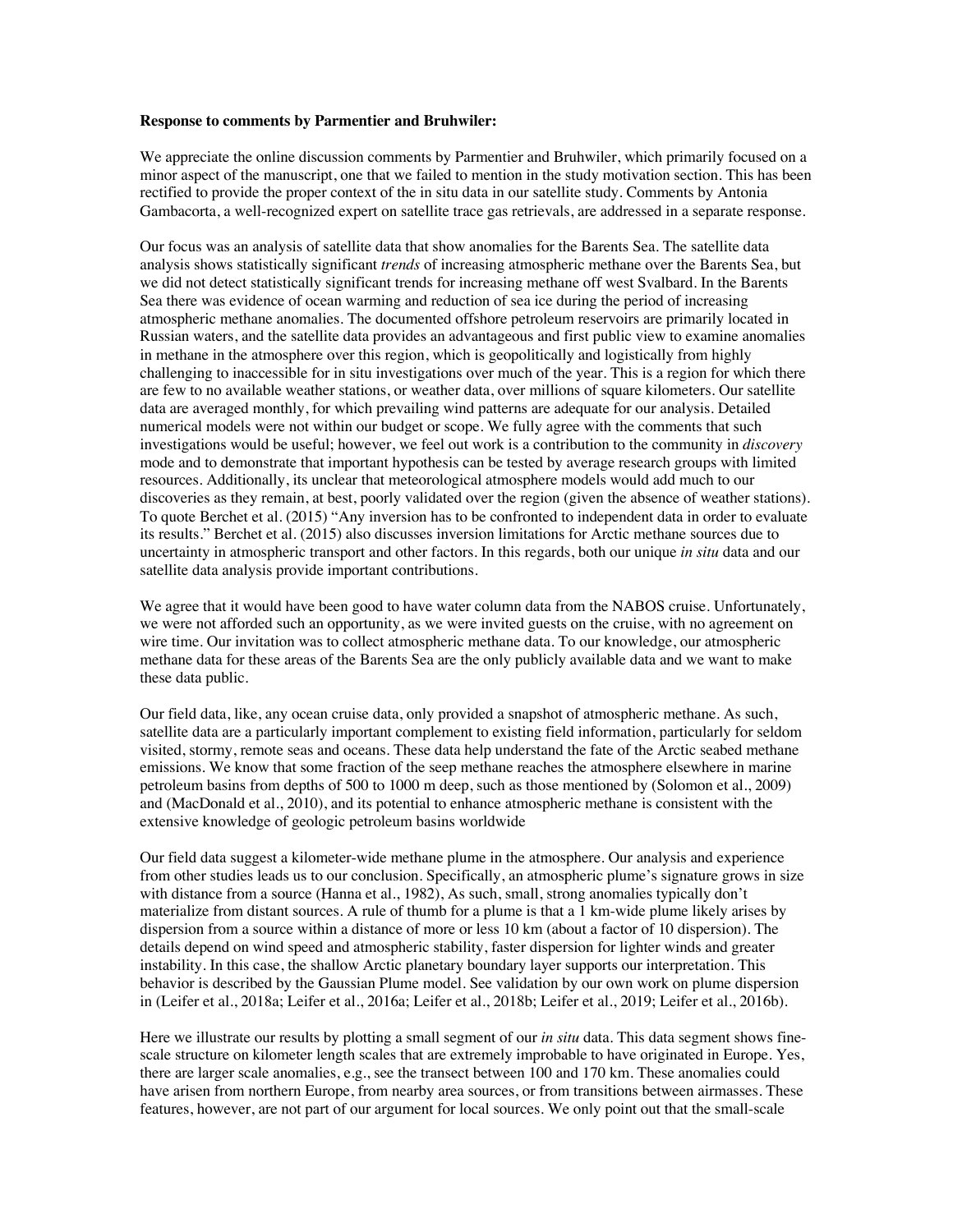features are consistent with local sources in a region absent offshore production platforms and little shipping. Note, these anthropogenic sources would be filtered from the data by their signature in the carbon dioxide data – along with exhaust from the research vessel – as noted in the manuscript.



Still, we considered the treatment of long-range atmospheric transport arguments carefully, as it was a key critique by Anonymous Reviewer #1 as presented in the first version of our manuscript. In response, we significantly refined our analysis and discussion. As such, Reviewer 1 is now satisfied and replied that we treated these concerns seriously and adequately.

In terms of whether there is a strong potential for methane seafloor seepage in the Barents and Kara Seas, our reasoning is as follows:

All petroleum reservoirs in the world leak (termed seepage) methane (Kvenvolden et al., 2001). This is especially the case in areas that are tectonically active. The Barents Sea is such an area. In our manuscript, we cite extensive geologic data that there are reservoirs of oil and gas underlying the Barents Sea, which supports our inferences. These would have been formed by the same geological processes that formed the large and famous Siberian oil and gas fields, whose methane emissions are a significant contributor to the global methane budget (Berchet et al., 2015). Additional circumstantial seabed geological data that these reservoirs leak was presented.

We note that we are familiar with the extensive literature on seepage off Svalbard, e.g., Westbrook et al. (2009), which did not exhibit strong trends in the satellite data, and which is in a highly different geological setting – unrelated to petroleum hydrocarbon reservoirs. As such, it is at best a poor analogy for potential Barents Sea seepage, and although acknowledged, it is not a focus of the manuscript. We have added a citation to hydrates (Westbrook et al. 2009) as a source of arctic methane seepage in the introduction.

We note that our paper is focused on the Barents Sea, and as such, we did not cherry pick references – we select references relevant to our study area, which is geologically distinct from the other areas that have been the focus of arctic methane to date. Bruhwiler also objects that our study did not estimate emissions. We agree that is important next step; and we encourage other researchers to work to evaluate and explore further.

We thank Bruhwiler for highlighting the importance of oxidation time scales; however, this comment seems more addressed to the first version of the manuscript – the revised version has significant discussion, and no new data has arisen for methane oxidation rates at low levels (i.e., outside of plumes) that contradicts the large body of earlier data – again, our study is a satellite study – its is not on plume scales (km), but averaged over much larger spatial scales. As such, appropriate oxidation rates are for those outside plumes, now noted in the manuscript. We are uninterested in reviewing Ruppel and Kessler (2017) here, so simply note that they did not consider methane shoaling, which although uncommon in some ocean basins, is common in the Barents Sea, as we discuss.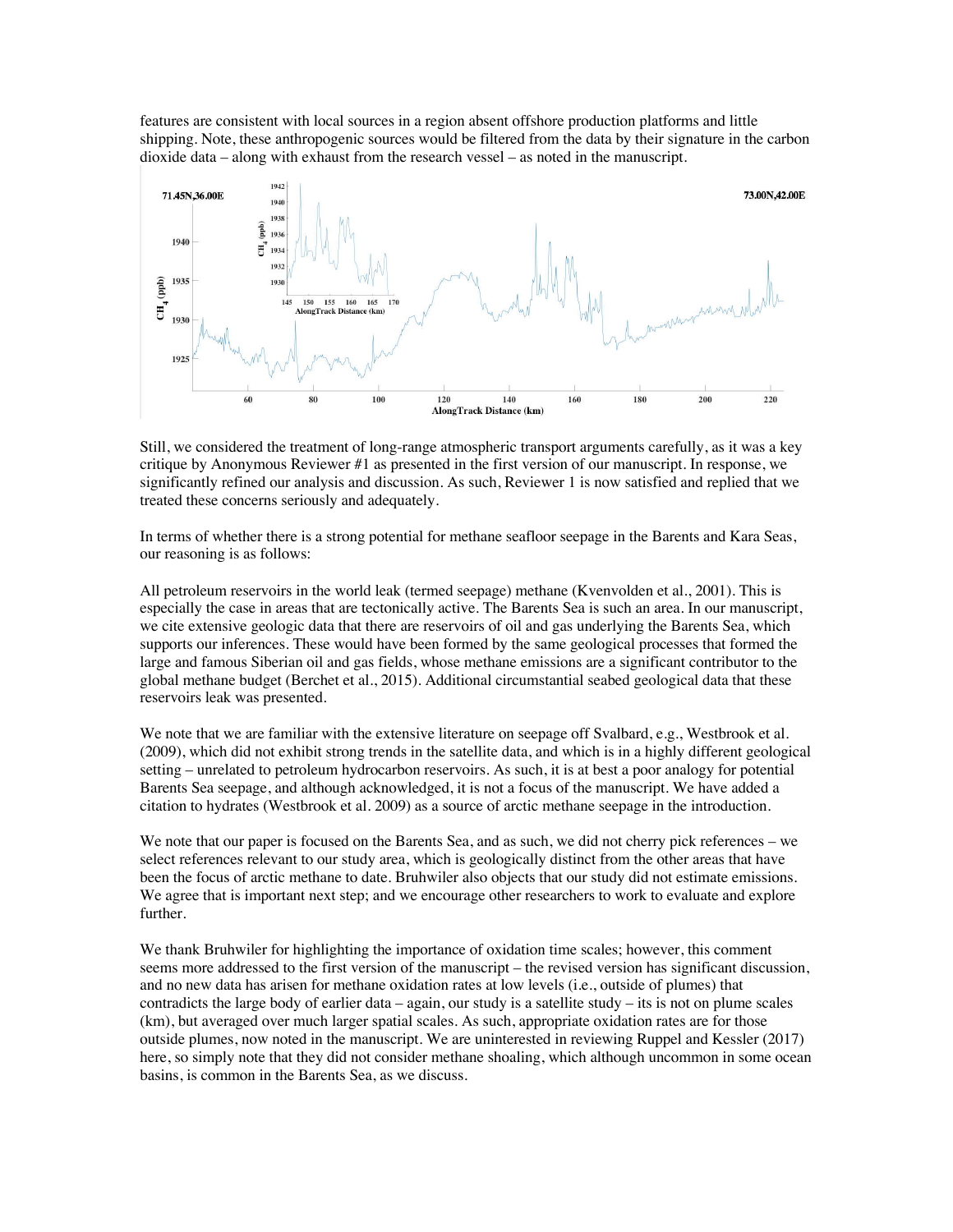Parmentier correctly points out that methane bubbles lose much of their methane as they rise in the water column, citing a recent paper, Leifer et al. (2017). This is not true if they are large or oily (Leifer and Patro; Leifer et al., 2003). Indeed, although this methane dissolves into the water column, this water and its dissolved methane can still mix to the surface, where methane can escape to the atmosphere. This has long been demonstrated for atmosphere trace gases (Watson et al., 1991) and is enhanced by winds that cause wave breaking (Nightingale et al., 2000) and mixing by deep Langmuir circulation (Thorpe, 1992). Barents Sea winds often are high and storms are common (over  $15 \text{ m s}$  for over 125 days per year, mostly (Kolstad, 2008)), as discussed in the manuscript.

We also note that underwater advection of dissolved methane into shallower depths, what we termed methane shoaling by water currents, occurs in the Barents Sea on time scales that are short compared to typical oxidation timescales (please see discussion in the manuscript). These processes would be hard to detect from standard cruises although they could be reconstructed with intensive sampling from ships, moorings, and other technologies – a costly experiment. Satellite data provides an initial basis with which to consider such efforts, as suggested by the reviewer.

Parmentier also neglects the possibility that storm or convective mixing can bring seep methane dissolved in the water column to the sea surface in the Barents Sea. Storms promote air-sea gas exchange to the atmosphere. Direct proof of the efficiency of storm sparging of water-column methane was shown in Shakhova et al. (2013). In the Arctic, multiple storms can occur within the analysis's relevant timescale of one month, increasing the average sea to air transport. Equally important is thermal convection, which can form bottom waters in the northeast Barents Sea (McClimans and Nilsen, 1993), providing a third mechanism to transport deep methane to the atmosphere. These are discussed in the manuscript in detail.

Thus, we provide clear mechanisms and geologic arguments why methane seepage affecting the atmosphere is reasonable and supports the satellite data analysis. Against, this, Parmentier argues that an inversion model of data from the Zeppelin air station on Western Svalbard is sufficient to conclude that there is no significant gas seepage in the central and northern Barents Sea. Yet, the Zeppelin air station is at an altitude that often is above the Arctic marine boundary layer, which traps surface emissions. More importantly, based on prevailing winds, Zeppelin data will seldom be downwind (monthly-averaged) of the Barents Sea areas highlighted as potential sources in the satellite data. Inversion models cannot be considered definitive when there is virtually no weather data to validate the winds and their transport (Berchet et al., 2015) – the Barents Sea only has a couple of weather stations covering 1.4 million square kilometers! As such, we argue that the potential contribution from Barents and Kara Sea geologic methane deserves further investigation and discussion.

Parementier states that "The authors claim that sea ice reduction increases methane emissions to the atmosphere (line 61-62) but no reference is given to support this". Perhaps there was a misunderstanding, but we did not conclude this, but rather pose it as a hypothesis.

The authors note that our team is not government funded, and was not government-funded at a level to include a modeling group. We are seeking to have the support to conduct such models and encourage others to pursue such research

## **References:**

- Berchet, A., Pison, I., et al., 2015. Natural and anthropogenic methane fluxes in Eurasia: A mesoscale quantification by generalized atmospheric inversion. Biogeosciences 12, 5393- 5414.
- Hanna, S.R., Briggs, G.A., et al., 1982. Handbook on Atmospheric Diffusion. Technical Information Center, U.S. Department of Energy.
- Kolstad, E.W., 2008. A QuikSCAT climatology of ocean surface winds in the Nordic seas: Identification of features and comparison with the NCEP/NCAR reanalysis. Journal of Geophysical Research: Atmospheres 113, D11106.
- Kvenvolden, K.A., Lorenson, T.D., et al., 2001. Attention turns to naturally occurring methane seepage. EOS (American Geophysical Union Transactions) 82, 457.